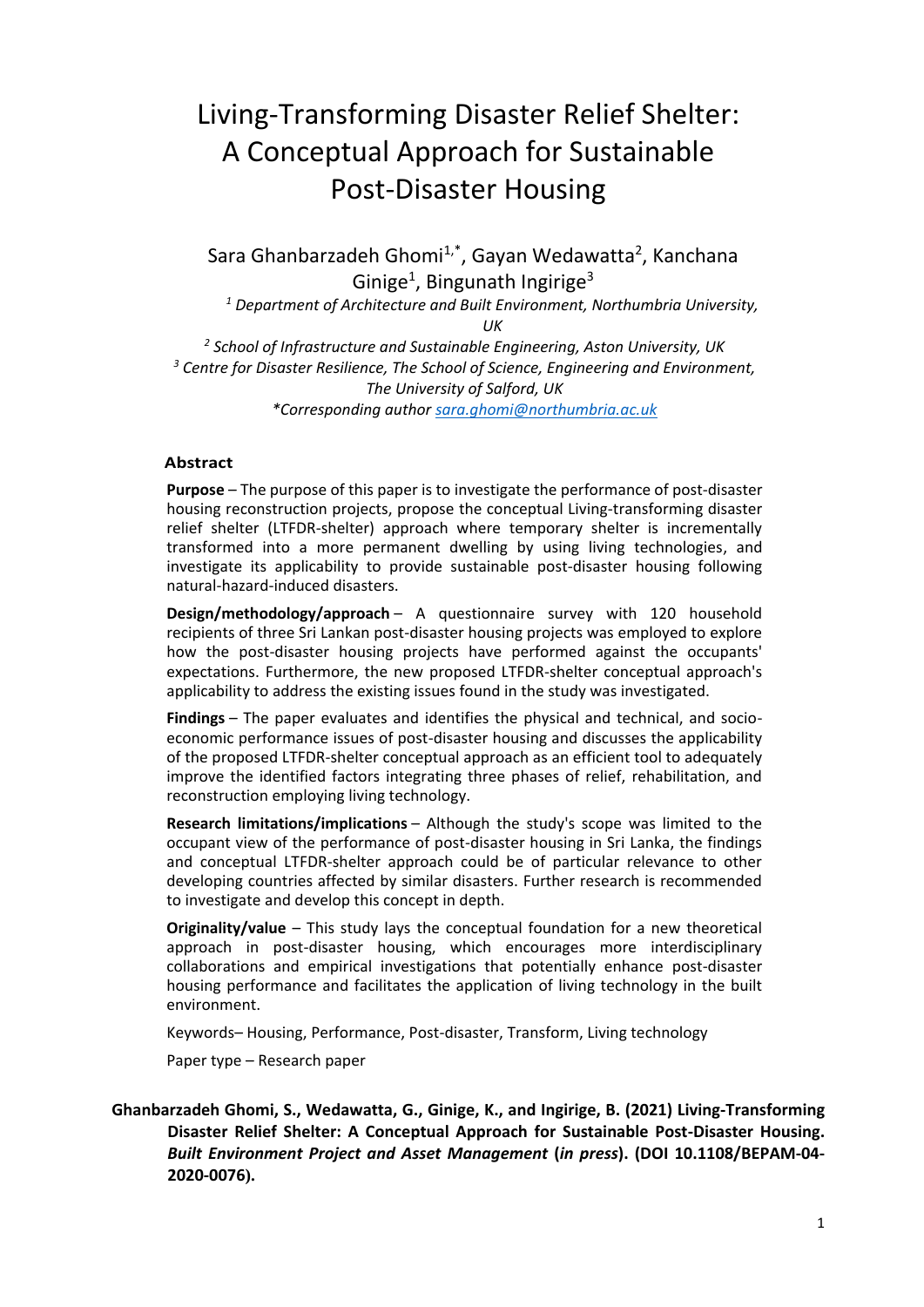# 1. Introduction

Housing reconstruction following a disaster situation is often inefficiently managed, uncoordinated, slowly initiated, and tends to overlook the affected community's longterm requirements (Lloyd-Jones, 2006). Since natural-hazard-induced disaster events often cause widespread property destruction, extensive reconstruction initiatives are required. Notably, throughout rapid-onset events, housing is usually the most extensively damaged or lost element and often represents the highest share of loss in the total impact on the national economy (Ahmed, 2011). For example, the Boxing Day tsunami in 2004 that affected many Asian countries wiped out more than 100,000 houses in Sri Lanka alone, requiring new houses to be built to accommodate those affected. In 2013, typhoon Haiyan destroyed 550,000 houses and an additional 580,000 houses were severely damaged in the Philippines (DEC, 2013). For housing providers, including local and central government, post-disaster housing is a politically sensitive subject requiring extensive funding. Under such extreme conditions, performance and occupants' satisfaction are often overlooked by policymakers, practitioners, funding bodies. For example, Ingirige, et al. (2008) discussed how the post-tsunami reconstruction work in Sri Lanka concentrated more on short-term solutions than on longer-term due to the various challenges. While multiple studies have investigated how post-disaster housing initiatives have performed during the planning, construction and initial occupation stages, there is a dearth of research investigating how these projects have performed in the long-term. Hence, the overall aim of the research was to investigate the performance of post-disaster housing reconstruction projects.

Addressing the above aim, the primary research objectives that form the background to this paper were: to investigate the requirements and expectations of the postdisaster housing projects' occupants, to explore how these projects have performed against the requirements of the occupants. Building on these, the remaining objectives of this paper were to review the living technology's applications in the built environment, to propose the conceptual LTFDR-shelter approach based on literature review, and ultimately to investigate the applicability of LTFDR-shelter concept to address the existing issues found in the primary research. The study focuses on postdisaster housing in Sri Lanka, a country frequently affected by natural hazard-induced disasters and requires post-disaster housing to be provided to those affected. Based on the research findings on post-disaster housing performance, limitations of current post-disaster housing are identified. These findings are then discussed concerning the new conceptual LTFDR-shelter approach proposed in section 2.4 to tackle the postdisaster housing issues found in the case study research, potentially enhancing postdisaster reconstruction performance and facilitating the application of living technology concept in the built environment. The study focuses on situations where the disaster-affected are provided with a new home, either via the donor-driven or owner-driven approach, within a post-disaster housing scheme. It is envisaged that this new conceptual approach will help deliver successful post-disaster housing by integrating recovery, rehabilitation, and reconstruction. In this integrated process, accommodations in each phase add value to the next phase and even transform into a more quality one deploying living material.

The rest of the paper is organised as follows. First, it includes a review of current postdisaster housing knowledge, particularly the key performance indicators used to assess post-disaster housing performance and the Sri Lankan context. Then a literature review of living technology in the built environment is presented. Subsequently, section 2.4 proposes the new LTFDR-shelter conceptual approach based on the literature review to employ living technology in the post-disaster context. Next, the primary research method is detailed. The research findings and analysis are then described, followed by a discussion that indicates how the proposed LTFDR-shelter could address issues found in research findings and, ultimately, the conclusion.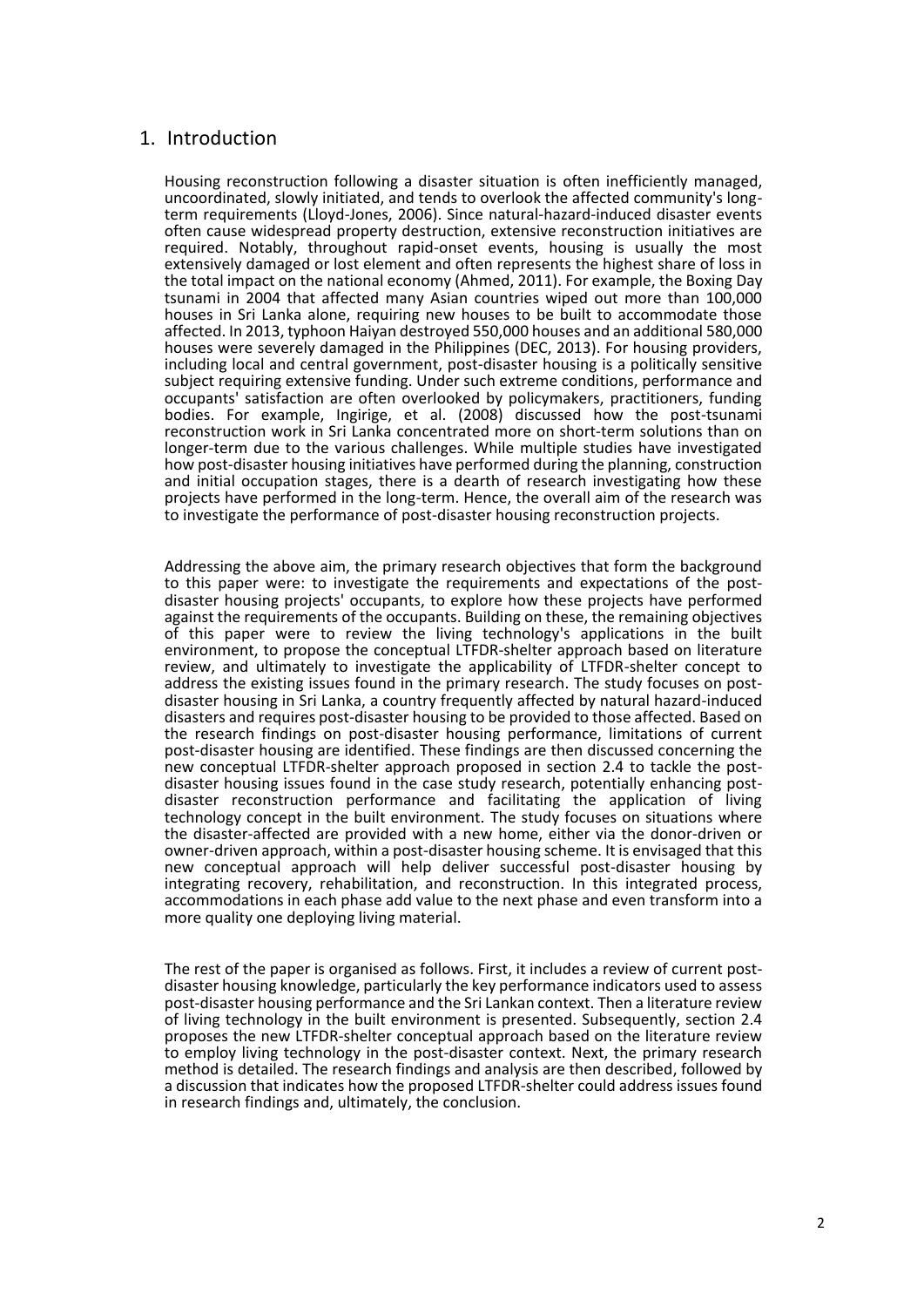## 2. Literature review

#### 2.1 Post-disaster shelter/housing categories

There are various post-disaster shelter solutions available. Individuals tend to move between them before going back to their previous permanent residencies, upgrading shelters to permanent houses, or building new houses. They can be divided into four categories: emergency shelters, temporary shelters, temporary housing, and permanent housing (Félix et al., 2013, Johnson, 2007a, Johnson, 2007b, Johnson et al., 2006, Quarantelli, 1995, Wu and Lindell, 2004). However, the International Federation of the Red Cross and Red Crescent Societies (2013) have included transitional shelter (abbreviated as T-shelter), progressive shelters, and core shelters/one-room shelters.

While the emergency shelter is intended to be used for a single night to a few days to deliver life-saving support and is the most basic kind of shelter support (IFRC/RCS, 2013), a temporary shelter is a simple tent or a public mass shelter used for a longer time up to a few weeks following a disaster. Temporary housing, on the other hand, such as rental houses and prefabricated units, are often distributed for a long-term duration such as six months to three years (Félix et al., 2013, Johnson, 2007a, Johnson, 2007b, Johnson et al., 2006, Quarantelli, 1995, Wu and Lindell, 2004). International Federation of the Red Cross and Red Crescent Societies (2013) indicates that progressive shelter is designed and built to be more permanent and upgradeable in the future through alterable structural components (IFRC/RCS, 2013). Similarly, core shelters/one-room shelter is intended to be permanent housing in the future, including a foundation and all or some of the key services, such as plumbing and various utilities (Corsellis, 2012). This shelter aims to build at least one or two rooms to meet permanent housing standards and facilitate improvement. However, these shelters are not intended to be a full permanent house (IFRC/RCS, 2013). The most recent type of shelter is the T-shelter which Yoshimitsu et al. (2013) pointed out to be expected to serve for months or years. T-shelter is commonly relocated from a temporary site to a permanent location, upgraded into part of a permanent house, resold to generate income to aid with recovery, recycled for reconstruction, and reused for other purposes. As (IFRC/RCS, 2013) argued, the displaced population usually develop Tshelter following a disaster. Such resourcefulness and self-management should be supported. Ultimately, the permanent housing may be upgraded from a T-shelter, a progressive shelter, a core shelter, or be even a new-reconstructed house (Johnson et al., 2006, Félix et al., 2013, Johnson, 2007a, Johnson, 2007b).

#### 2.2 Performance of post-disaster housing

The Sendai Framework of Action 2015-2030 aims to prioritise "Build Back Better" in recovery, rehabilitation and reconstruction and motivates national and local governments to consider post-disaster reconstruction strategies with performance concerns (UNISDR, 2015). However, it is usually undermined, especially in developing countries, mainly due to the yawning gap between the emergency and reconstruction phase by either the late initiation of the permanent reconstruction or, on the other hand, the too-quick transition from disaster relief shelter (hereafter DR-shelter) to it. Losing a house is more than physical deprivation; it is losing dignity, identity and privacy (Barakat, 2003). Moreover, the time leading up to receiving a permanent housing solution is subject to extreme trauma and stress for disaster victims. Therefore, postdisaster re-housing must be quick; however, urgent solutions has not led to effective options. Consequently, even T-shelter solutions have significantly been criticised for being unsustainable and culturally and locally inadequate (Félix et al., 2013). Correspondingly, both delay and rush could fail to address occupants' short-term and long-term satisfaction. Delays lead to prolonged use of DR-shelters and affect shortterm satisfaction. On the other hand, any rush also leads to long-term dissatisfaction due to poor reconstruction quality attributed to a lack of adequate knowledge of occupants' long-term satisfactory requirements. Ophiyandri (2013) identified delays, cost overruns, poor quality and poor satisfaction as some of the significant problems associated with post-disaster housing projects.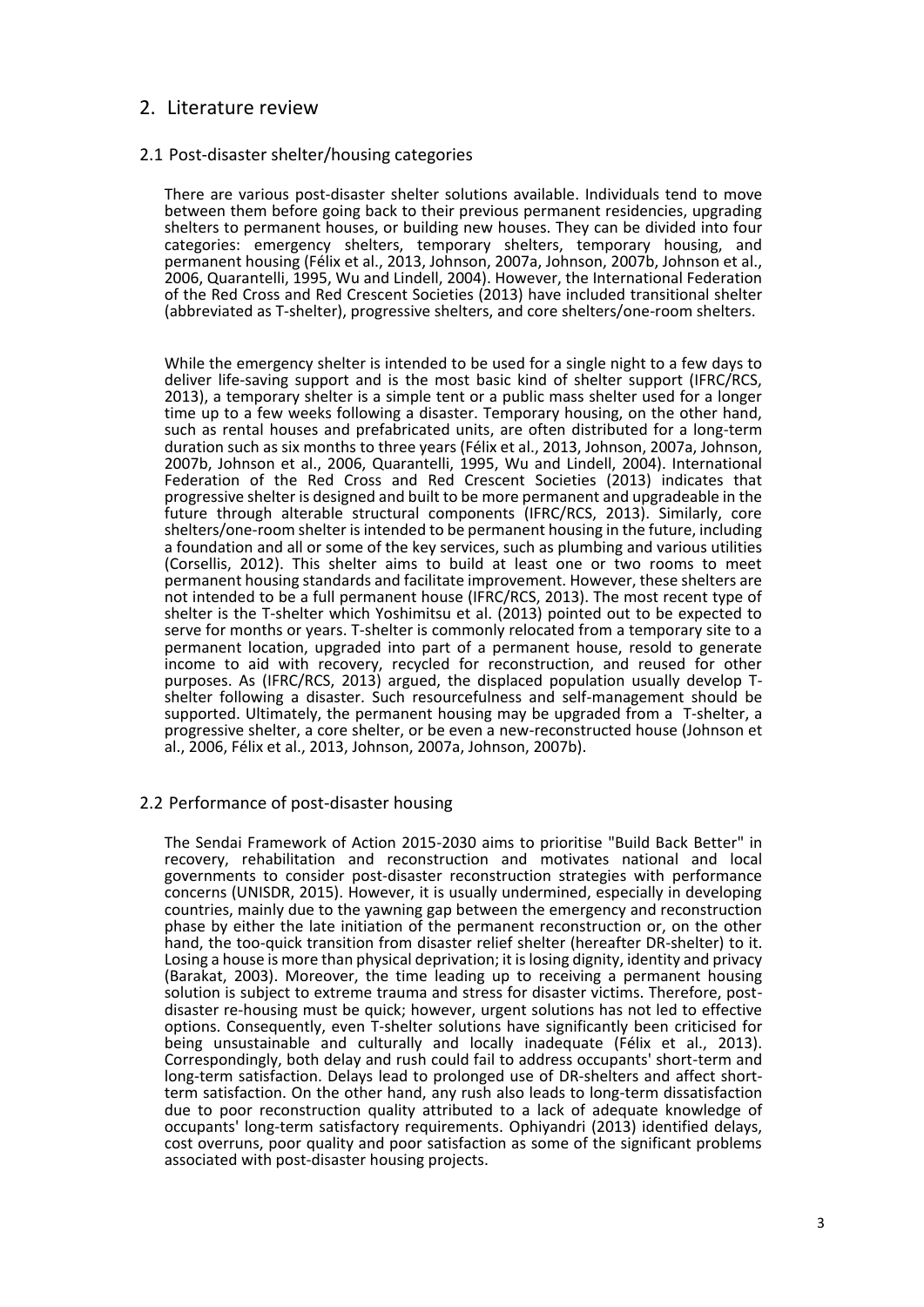Recently, there have been attempts to tackle the aforementioned issue by integrating three phases of relief, rehabilitation, and reconstruction employing some new approaches, namely progressive shelters, core shelters/one-room shelters and Tshelter, with sustainability concerns. For instance, in T-shelter provision, the material is incrementally added to the shelter through the whole three phases of rehabilitation; while, reuse, recycle, resell, relocation and upgrade, as the five major contributors to this approach, are employed as shown in figure 1 (Corsellis, 2012). However, none of the current approaches has comprehensively addressed the problem and lacks innovative and efficient tools to adequately fulfil long-term sustainable performance (Félix et al., 2013). Moreover, these approaches have frequently led to unsuccessful and undesirable outcomes and economically and environmentally unsustainable implemented solutions (Félix et al., 2013). Take, for example, T-shelter, a costly option compared to its lifespan, can cost the same as a permanent house (UNDRO, 1982) or, in some cases, three times more (Hadafi and Fallahi, 2010). Similarly, T-shelter has also been criticised for taking away resources from the reconstruction (Johnson, 2007a). Even the cost of T-shelter intended to serve as a sustainable step between emergency shelters, and permanent housing is still higher than intended in many cases (Abrahams, 2014). Consequently, economic incentives indicate the paramount importance of a new sustainable incremental process-oriented approach with a sustained pace of resource provision employing new methods to facilitate more sustainable integration of shelters incorporating long-term requirements while mitigating rush or delay.

Moreover, resource management issues are one of the significant factors contributing to such problems. For example, Ingirige, et al. (2008) discussed how post-tsunami reconstruction in Sri Lanka ran into difficulties due to the extreme shortages of materials and labour for construction that fueled inflationary increases in the construction sector. Therefore, in addition to addressing the delay or rush in postdisaster housing provision by considering the potential of DR-shelters phase to contribute to reconstruction, which is the foundation of the LTFDR-shelter concept (explained more in detail in section 2.4); according to Wijegunarathna et al. (2017), a clear understanding of occupants' requirements and satisfaction indicators is of paramount importance for enhancing the housing performance. Hence, in this paper, primary research was conducted to investigate those factors. The findings are used to explore the applicability of LTFDR-shelter concept, which is developed based on a literature review, to address those problems encountered in current post-disaster reconstruction. Since upgrading and improving shelters is cheaper than moving i.e., from an emergency response to a temporary shelter and then to a permanent house (Corsellis, 2012), an incremental process-oriented interconnection of accommodations during all these phases could be considered as an opportunity to enhance the permanent reconstruction; in terms of additional time, construction material, financial and social aspects, which have the potential to foster its long-term sustainability by bridging the aforementioned gap.

#### 2.3 Living Technology in the built environment

In this section, reviewing the living technology's applications in the built environment objective is presented. The LTFDR-shelter concept deploys the living technology as a tool to deliver living construction that means growing construction materials in the built environment employing living microorganisms, namely, microbes and fungus, which involves research into microbially synthesised mineral crystals to replace cement, bacterial production of cellulose fibres and bioplastics, and bacterial sporebased materials which change shape in response to water (Bridgens, 2020). According to Escamilla and Hebert (2015), the proper strategy to make post-disaster housing a success is by appropriate design and material selection and; intriguingly, as Imhof and Gruber (2016) indicated, nature's designs have stood the test of time and could provide us with the proper tools which are genuinely sustainable. Besides, the material is cheap in nature because it is effectively shaped, efficiently structured, and heterogeneously distributed. On the contrary, since the industrial revolution, the world of construction has been dominated by mass production and homogenous material assemblies in which designers' products are assemblies of discrete parts with distinct functions (Oxman et al., 2015). Besides, compared to human-made materials, they mechanically outperform some of the most common materials used by engineers and architects (Oxman, 2011). Furthermore, the bottom-up design manner of living systems, growth,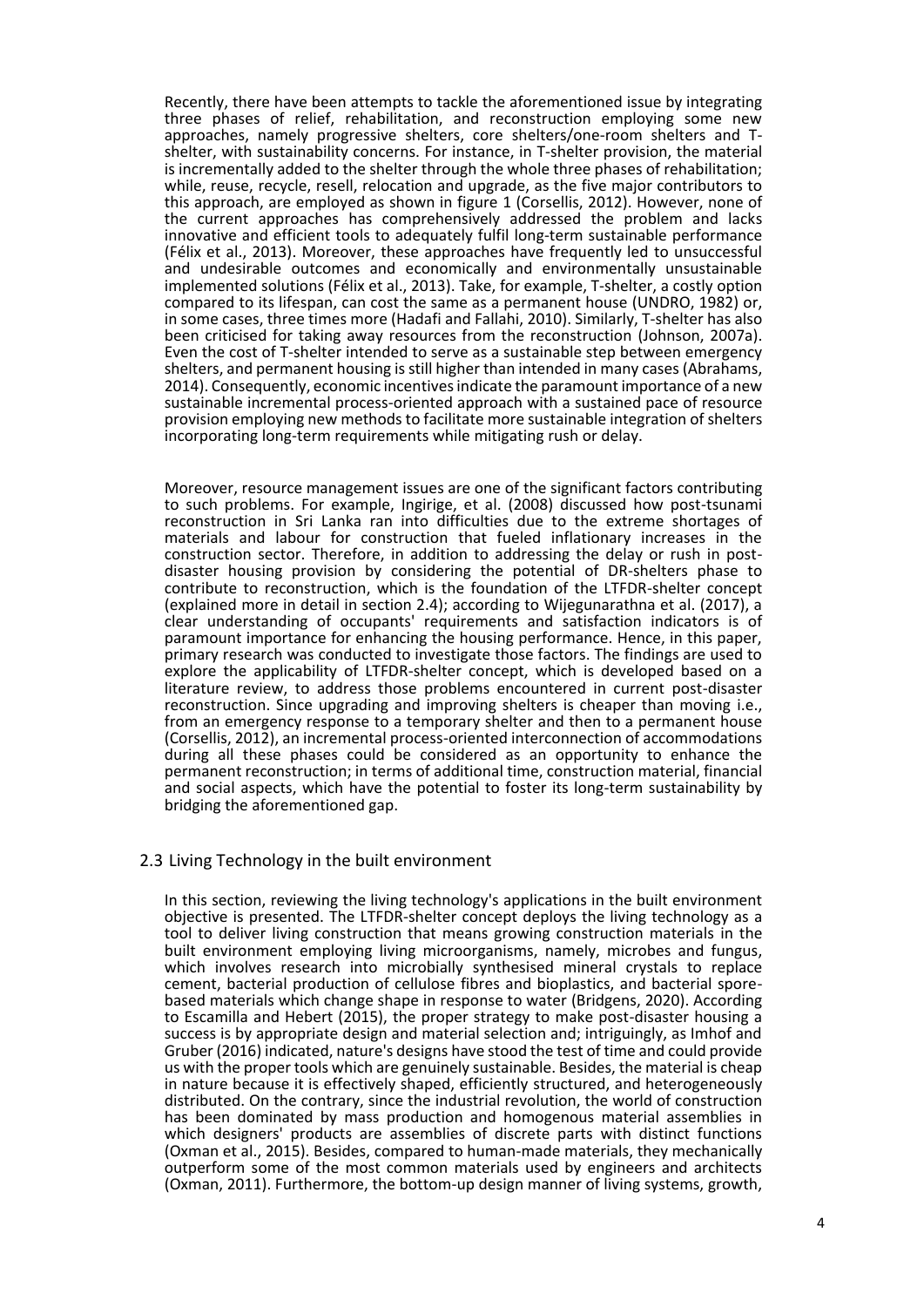is also an incremental transforming mechanism that signifies the revolutionising power of living technology in the first half of this century (Bedau et al., 2010).

Recently, academics have developed an interest in the idea of combining living technologies and architecture on account of nature's genius for overcoming any hurdle. So far, five ways are assumed for future buildings to become living, breathing ones. Firstly, buildings that grow, such as "Hy-Fi" installation in New York, consisting of a 13 metre-tall tower, constructed of mycelium bricks. Likewise, the "Myco-architecture" project, led by Lynn Rothschild at NASA, investigates the possibility of keeping mycelium partially alive and capable of growing and adapting. Besides, mycelial materials, already commercially produced, are fire retardant, insulators with no toxic gas production (Rothschild, 2018). To design "Healing Concretes" in a building, Henk Jonkers at the Delft University of Technology has embedded bacterial spores in the concrete mix (Jonkers, 2007). Similar to the material that Hironshi Ishii's group at MIT developed, which can alter their shape in response to water and clothing designed with the ability to respond to human perspiration (Yao, 2017); moreover, the Hub for Biotechnology in the Built Environment (HBBE) is extending this method to enable whole building membranes "sweat" as indoor humidity increases to develop breathing buildings by employing latex membranes coated with bacteria spores – like sweat glands – allowing air to flow through the walls like when steam builds from a kettle or a shower. HBBE's initial work is broader, focusing on the use of microorganisms across three main areas: living construction, microbial environment, and building metabolisms (Bridgens, 2020). The latter is where the E.U. project called "Living Architecture" explores the processing power of microbes in buildings and develops a type of microbial fuel cell that generates small amounts of energy from domestic waste. The fuel cells integrated into the bricks are like buildings stomach that takes in wastewater while the waste is broken down and bacteria convert chemical energy into electrical energy (Jiseon You, 2019). To design a building with immune systems, researchers at University College London have begun designing bio-receptive probiotic kitchens by promoting growing bacteria known to offer resistance against disease-causing bugs (Dade-Robertson, 2019). Furthermore, "zero-energy living buildings could feature bioluminescent lighting, walls and furniture with engineered living material" (Bridgens, 2020).

#### 2.4 Introduction to LTFDR-shelter conceptual approach

This paper proposes the LTFDR-shelter concept (figure 1) to address some of the postdisaster housing issues found in the literature review by suggesting a new method for integrating emergency shelter, T-shelter and permanent housing through a novel insitu incremental process-oriented transformation of shelter's material and design employing living technology. The possibility of programming living microorganisms to fabricate construction material with on-demand properties in the next 10-20 years (Michael Chui et al., 2020) offers appealing advantages for this concept. Namely, more sustainable cleaner production and optimisation of construction material properties to accommodate post-disaster shelters' transformations towards a more satisfactory permanent situation, resourcefulness, and self-management; Particularly, facilitating meeting the need of user for alternations, the extension of space, and more comfortable interior environment towards a normal life after a disaster. Therefore, novel process-oriented methods of material design and biofabrication, shelter design and construction, and co-creation and collaborations must be developed for this new proposed form of transformation in further research.

Construction material in the LTFDR-shelter concept would constantly be transforming to optimise quality, quantity, and functionality, through an incremental in-situ process of low energy biofabrication while users are inhabiting the shelter. According to Chang et al. (2011), following a large-scale disaster, in the face of the quick, substantial amount of required construction material, most local production facilities and supply systems in manufacturing industries are likely to be damaged, and the construction market tends to be in chaos, contested and highly adversarial. If coupled with the disruption of energy supply and transportation and the local industry's pre-existing historical problems, it could exacerbate the challenge in procuring construction materials, leading to project failures such as project suspension, quality deficits, cost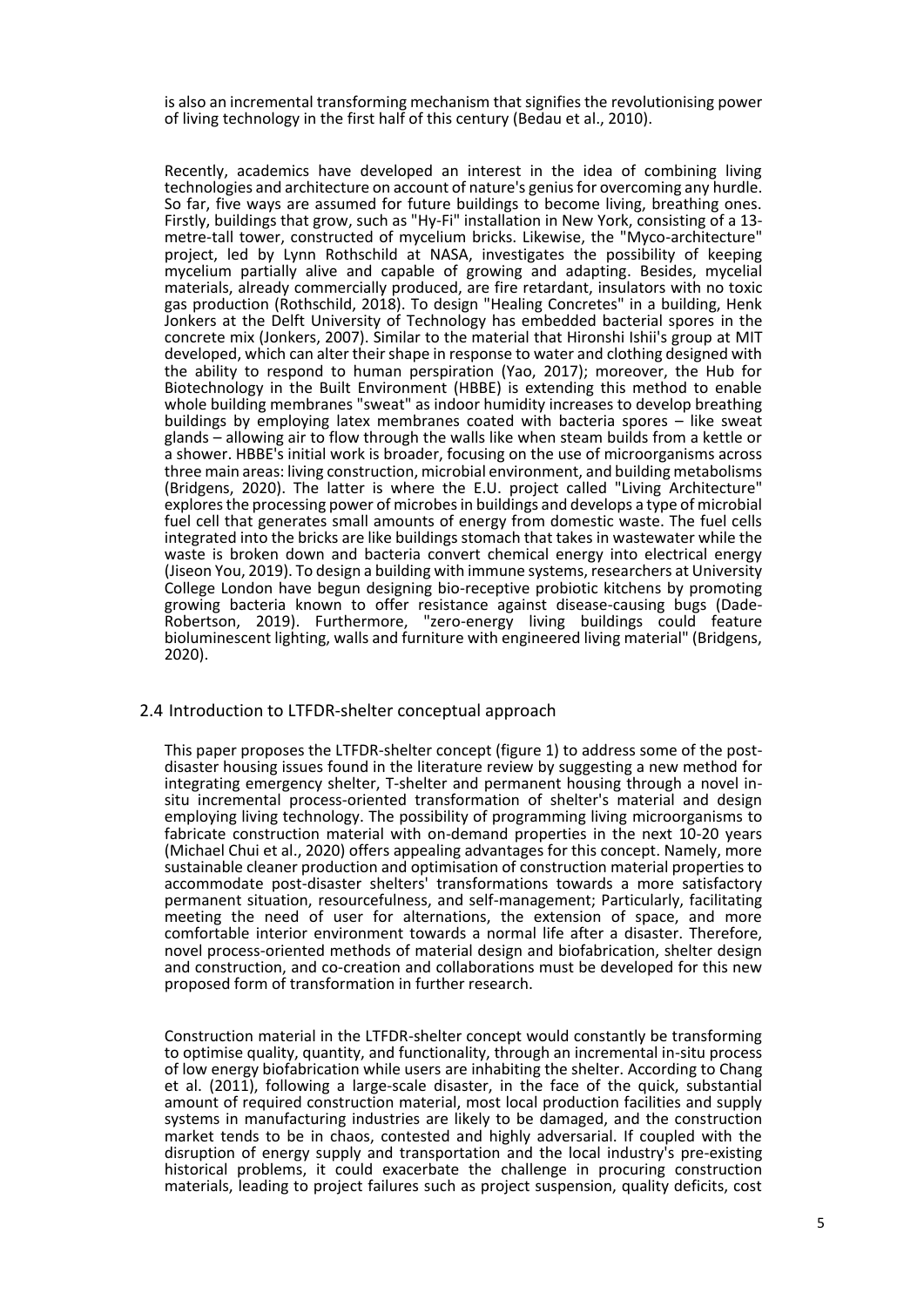overruns, and delivery delay. Intriguingly, as Camere and Karana (2018) described, biofabrication as a process of producing complex materials by the growth of living microorganisms and cells is considered efficient compared to other material production technologies because of not requiring the extraction of natural resources from the earth's crust. Instead, it utilises local renewable resources for feeding living microorganisms. Therefore, the LTFDR-shelter concept is proposed to act as a micro insitu bio-fabrication factory, owing to its living material that self-generates, selforganises, self-repairs, and operates at the molecular scale. This incremental procurement method of shelter supplies' provision diminishes the dependency on external support and dwindles quality material distribution demand for upgrading and reuse into more permanent shelters.

Beneficial applicable suggested living materials to fulfil LTFDR-shelter's objectives are found in secondary living technology category (Bedau et al., 2010), self-produced biocomposites, incorporated of engineered or non-engineered living materials existing or projected to exist in 10-20 years (Michael Chui et al., 2020); Such as bio-based composites, bacterial cellulose biofilms, or fungal materials (e.g. Mycelium composites). The potentially applicable features of the proposed LTFDR-material are self-assembly, self-repair, resilience, metabolism, intelligence, self-organisation, and regenerating at the molecular scale using, e.g., freely available soil, air or rainwater (Imhof and Gruber, 2016), leading to the robust macro-scale output to enhance quality, quantity, and function of the LTFDR-material. Moreover, as Imhof and Gruber (2016) described, it would be cost and energy-efficient, multi-functional, durable, biodegradable, and sustainable.

Moreover, unlike existing post-disaster housing approaches, LTFDR-shelter concept goes beyond merely replacing existing construction materials with environmentally benign alternatives but outperforms them. Hence, the elevated durability of quality material with an extended lifespan reaches the desired level suitable for more permanent shelter in the next phases. Some existing examples of such living materials are self-repairing concretes, Jonker's (2007), and cheap, sustainable mycelium composites with low thermal conductivity, high acoustic absorption and fire safety properties outperforming traditional construction materials such as synthetic foams and engineered woods (Jones et al., 2020). The potential to grow the additional quantity of material would serve LTFDR-shelter transformation in different ways, take, for example, the living materials with the ability to self-bind and self-assembly aspect (Jones et al., 2017; Lee, 2011) or grow directly in the shape of a product (e.g. Benjamin, 2014, López Nava et al., 2016) could dwindle further associated material supply. Furthermore, Monolithic mycelium composite's self-supporting structure (Dessi-Olive, 2019) exemplifies a conceivable enhancement in biocomposite's structural loadbearing mechanical property. Moreover, recent attempts to introduce novel functionalities into living cells like generating auto bioluminescent plants (Kwak et al., 2017, Mishra, 2020) or moisture-responsive fabrics that dynamically modulates ventilation (Wang et al., 2017) demonstrate proof-of-concept, which adds validity to the LTFDR-material bio-composite as a concept with feasible, practical potentials in the foreseeable future.

Correspondingly, such transformations of the bio-composite enable incremental in-situ process-oriented LTFDR-shelter transformations towards more permanency. This habitat is initially a light, rapidly built emergency shelter made of living growing biocomposite, enhancing on-site, allowing the shelter to transform into a more permanent one during relief, rehabilitation, and reconstruction phases. Consequently, unlike the transition of material with an inevitable decreased quality lifespan between the phases in existing approaches (Corsellis, 2012), the LTFDR-shelter concept ensures a semi selfsufficient process adding emergency shelter and T-shelters' quality resources and lifespan to the permanent reconstruction. LTFDR-shelter would be built, altered, upgraded, and maintained by the affected population themselves, leading to resourcefulness and supporting self-management. The transformation occurs on-site, providing the bio-composite adequate time to acquire the required specifications akin to more permanent conventional construction materials. The categories of the building envelope functions transforming in the LTFDR-shelter are support, control, and finish, representing structural integrity, the flow of matter and energy of all types, and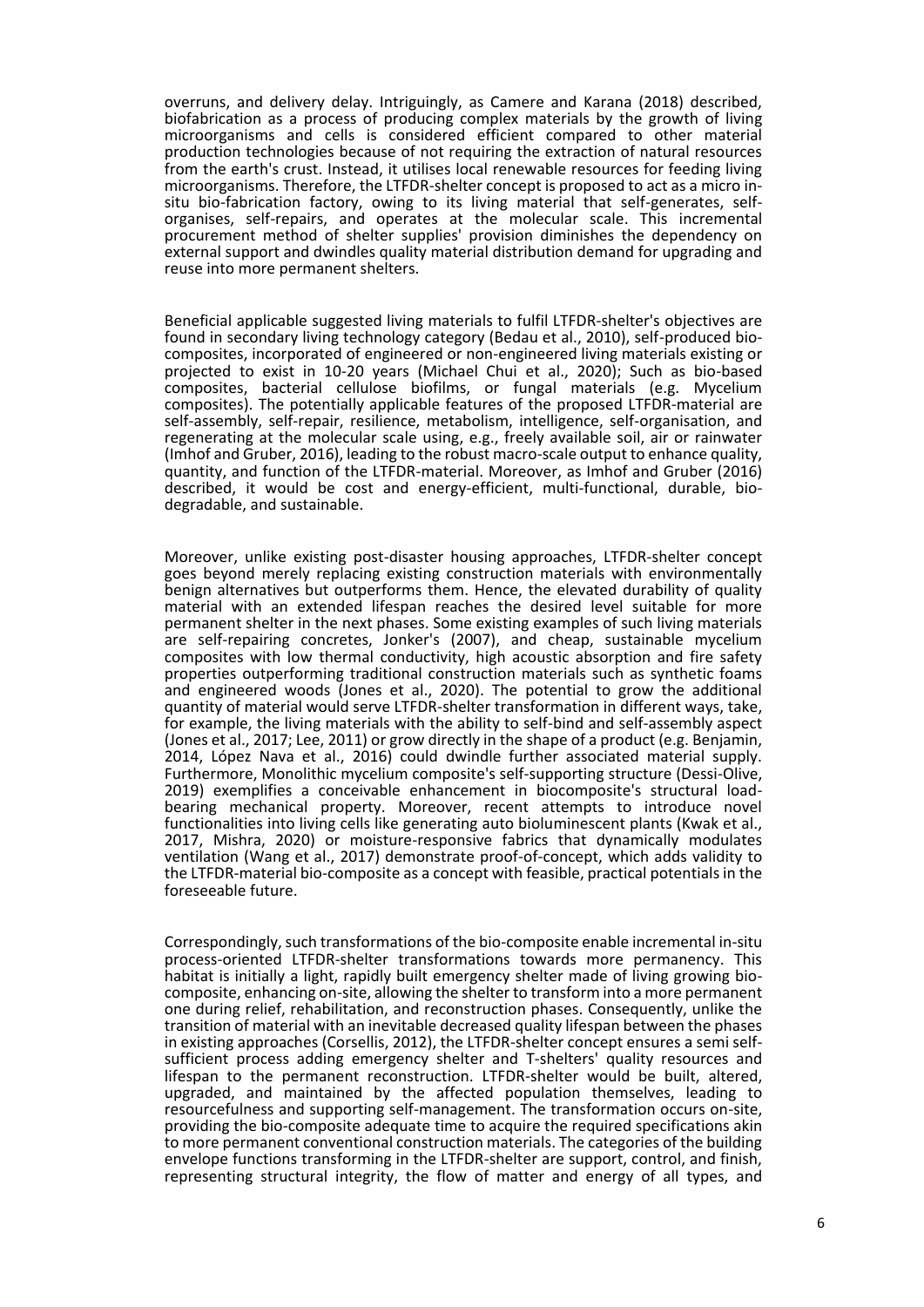aesthetic aspects, respectively. In the LTFDR-shelter concept, integrating future transformation and alteration possibilities in the design and construction process of support function plays a significant role in facilitating the transformation of some components' functions towards more permanency. For example, due to the biocomposite transformation, some emergency shelter components (e.g., textile) could transform into cladding panels or more rigid load-bearing structural components (Dessi-Olive, 2019) such as beams columns, enabling alternations and expansion of space into T-shelters. The control function is at the centre of good performance. Some of the future LTFDR-material's optimised features mentioned above could equip the shelter with enhanced thermal, acoustics, natural ventilation, lighting, and moisture protection to deliver a more comfortable interior living environment that replicates that of traditional, more permanent shelters over few weeks to months. Furthermore, it is essential to ensure an appealing cultural and traditional appropriate finish appearance in terms of colour and texture.

This conceptual approach is based on co-creation methods to involve the affected population, shelter designer, living material scientists and post-disaster stakeholders, governments and humanitarian agencies in the decision making, design and manufacture process. Its adoption level and timing are dependent on different variables, such as commercial availability, regulation, and public acceptance (Michael Chui et al., 2020). Ultimately, to accelerate this adoption pace, the LTFDR-shelter concept takes a proactive approach that paves the way for further research to mitigate potential ethical, economic, environmental, cultural, societal, and technical challenges regarding living technologies' application in a post-disaster context.

"Insert Figure 1 here."

## 3. Research Method

Primary research was undertaken to assess the long-term performance of post-disaster housing. Accordingly, three post-disaster housing projects in Sri Lanka were used as case studies. Sri Lanka is exposed to a range of hazards, such as floods, landslides, cyclones, droughts, high winds, lightning, thunderstorms, coastal erosion, subsidence, tidal waves, and infrequent seismic events. Many houses are either destroyed or significantly damaged due to various recurrent disaster events. For instance, nearly 45,000 houses were destroyed or substantially damaged due to disaster events in 2017 alone (Wedawatta et al., 2018). The findings from this primary research are then used in the discussion section to explore the applicability of the LTFDR-shelter conceptual approach, introduced in section 2.4, to address the key issues of current post-disaster reconstruction encountered in the findings of this primary research.

#### 3.1 Data collection

Primary data was collected from post-disaster housing recipients via a questionnaire survey to achieve the research objectives. First, a desk-based literature review was conducted to assess the existing knowledge on the issues. Based on this understanding and the research objectives, a questionnaire survey template targeting the housing recipients was developed. The questionnaire survey sought to address the objectives including, investigating the occupants' requirements and expectations, and exploring how the post-disaster housing projects have performed against the requirements of the occupants. The questionnaire covered issues related to basic details about the property and occupants, satisfaction about various aspects of their property, any further work undertaken to the property, and their overall satisfaction. The questionnaire template was piloted among a panel of selected experts and practitioners to assess whether the structured questions and options provided reflected Sri Lanka's context. Several minor modifications were made to the questionnaire template following the pilot survey. These were to reword a question about educational facilities' satisfaction and provide suitable bands for questions on pre and post-disaster household income levels.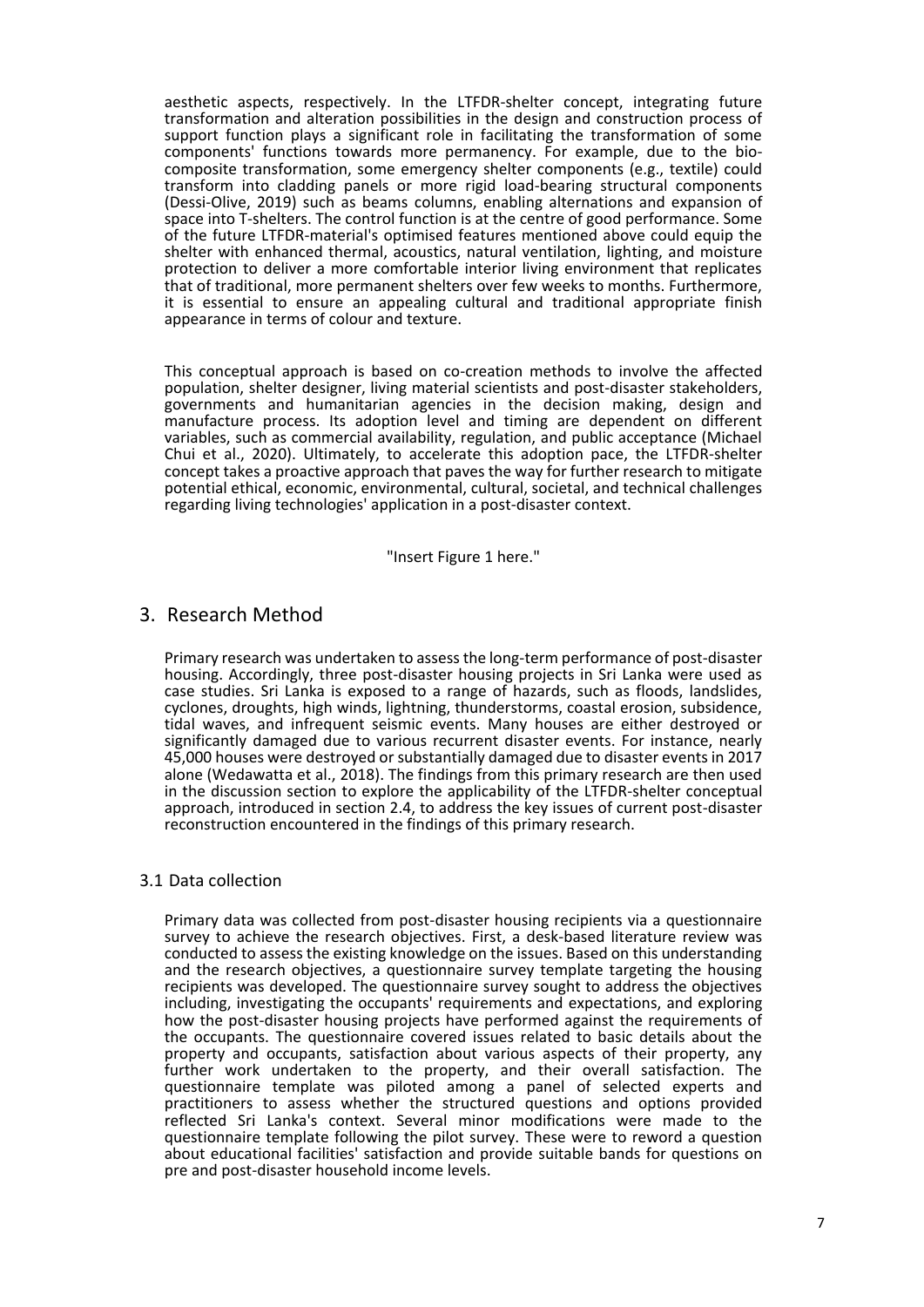#### 3.2 Case studies for questionnaire survey

To survey the views of the housing occupants, three permanent post-disaster housing projects (case studies) from Sri Lanka were randomly selected. The main consideration therein was that the houses have been handed over to and occupied by the recipients for what is considered beyond the short and medium terms (more than five years). Collis and Hussey [\(2009\)](#page-12-0) define a case study as a methodology used to explore a single phenomenon in a natural setting to obtain in-depth knowledge. The research sought to obtain a detailed understanding of post-disaster housing provisions' performance, a contemporary phenomenon within a real-life context external to researchers' control. Yin (2003) identified a case study method as appropriate for studying contemporary phenomena within its real-life context.

The houses in the two case studies have been occupied for more than ten years, whereas they have been in use for more than eight years in the other case study. The selected case studies have been completed to house those affected by the 2004 Boxing Day tsunami, flooding in 2003 and landslides in 2006. The three case studies are located in the Galle, Nuwara Eliya and Rathnapura districts of Sri Lanka. In addition to the information collected from the survey recipients, further details about the case studies were obtained from the Divisional Secretariats (local administration offices), the Grama Niladhari (civil service administrative officer in each village), as required.

#### 3.3 Questionnaire survey

In line with one of the major characteristics of questionnaire survey research, a questionnaire survey as a data collection technique allowed collecting information from a relatively sizeable number of respondents (Easterby-Smith *et al.*, 2008). This allows forming a clear picture of each project's situation as a substantial number of properties are represented within each case.

The research team administered the questionnaire survey, including researchers from the National Building Research Organization (NBRO) Sri Lanka, considering the sociodemographic profile of the occupants. A total of 120 permanent dwellings were involved in the survey: 41 from Case Study 1, 50 from Case Study 2, and 29 from Case Study 3. While the households were randomly selected, whether the current occupants were the original recipients were considered. Only the households in which the original recipients have remained in occupancy were selected for the survey.

The head of the household was the respondent in 71% of the sample, whereas it was either the spouse or descendants in the other instances. The average age of the respondents was 51 years, with a standard deviation of 15 years. Apart from 22.7%, the rest of the respondents were employed. However, many occupants were in low-paid manual labour or self-employment, earning below the average household income for their respective districts.

## 4. Findings and analysis

Based on the data collected from the relevant local authorities, the percentage of original housing recipients still occupying their dwellings is 79%, 56%, and 73% in Case Study projects 1, 2 and 3, respectively. Da Silva et al. (2010) noted that post-disaster housing projects' occupancy rate is a proxy for quality or acceptability to beneficiaries. While the percentage of original recipients remaining is acceptable in Case Studies 1 and 3, it is considerably low in Case Study 2, which is the oldest of the three projects surveyed and relates to the pre-tsunami period, that could be an indication of the level of dissatisfaction, or the property provided not meeting the requirements of the recipients.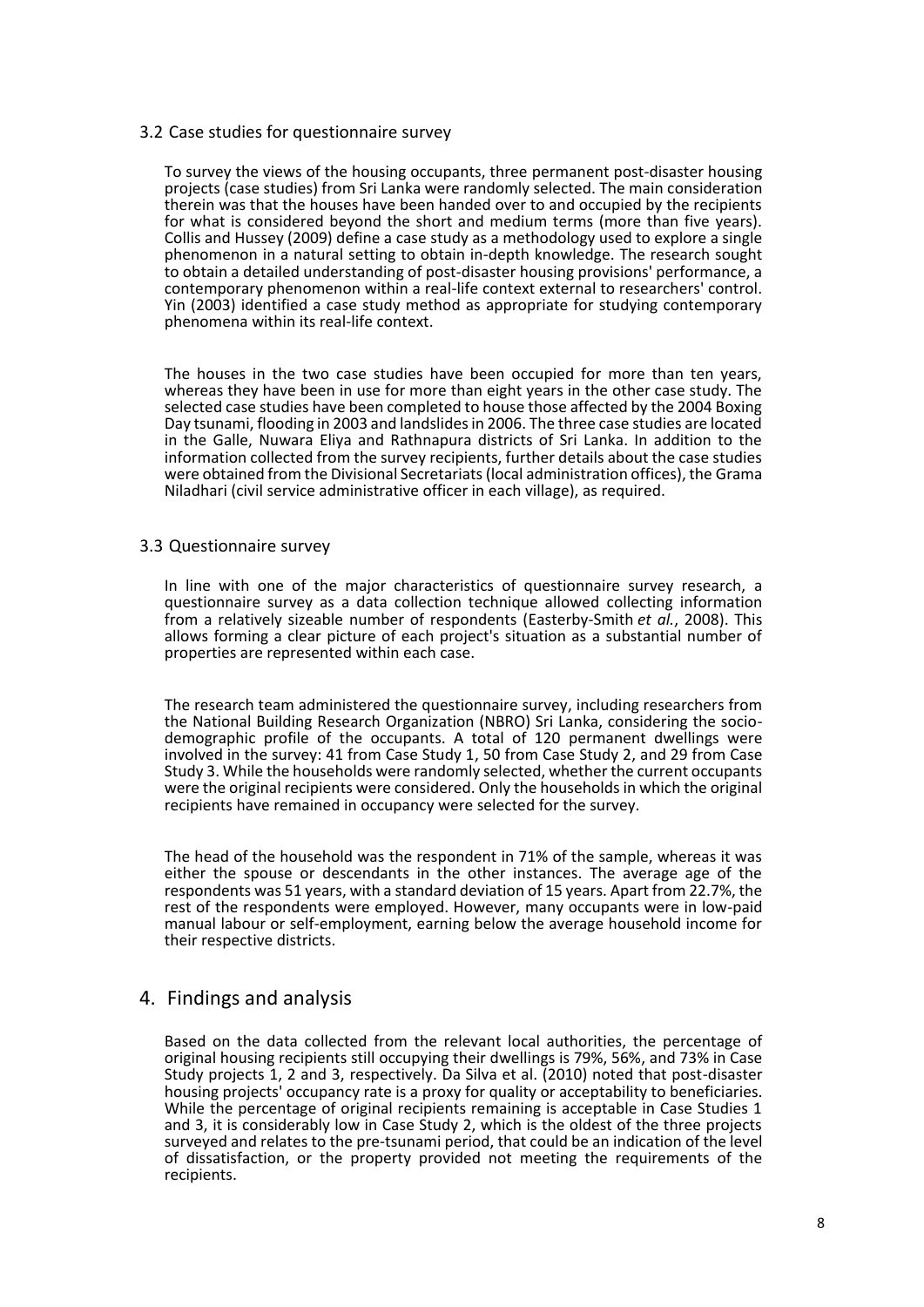#### 4.1 Satisfaction of Occupants

The questionnaire survey gathered views of housing recipients on some aspects of their post-disaster houses; the discussion here focuses on two aspects of satisfaction physical and technical criteria; and socio-economic criteria (See Wedawatta et al. (2018) for a detailed account of the survey findings). The respondents' views on satisfaction were obtained on a 5-point Likert scale; (Highly satisfied (allocated score = 2), Satisfied (1), Neither satisfied nor dissatisfied (0), Dissatisfied (-1) and Highly dissatisfied (-2). Gianluca et al. (2020) identify Likert scales as a common methodological tool for data collection used in quantitative approaches in multiple domains, often employed in surveys or questionnaires, for benchmarking answers in the fields of disaster risk reduction. Mean Likert scale values  $(+ \text{ or } -)$  were then converted to present the level of satisfaction or dissatisfaction as a percentage score (net + or – value as a percentage of maximum + or – value possible). Accordingly, in the discussion, the contribution of the LTFDR-shelter concept to each aspect is mentioned to clarify the implications of employing LTF for more sustainable post-disaster housing performance.

#### "Insert Figure 2 here."

#### *4.1.1 The physical and technical performance of the houses*

Although the average level of satisfaction relating to physical and technical issues was positive in many aspects, it was not strong in the majority. For example, the level of satisfaction was minor with building material quality, provision for alterations, size of the house, number of rooms when the Likert options were statistically analysed. Figure 2 represents the level of satisfaction when converted to a percentage. Although this should be treated with caution because they are based on converted Likert scale values, they still indicate the occupants' strength of satisfaction/dissatisfaction. While the occupants were quite satisfied with the city centre's location and proximity, satisfaction relating to other aspects was quite low. The major issue found was the recipients' dissatisfaction about the building material quality and the workmanship quality, which was approximately amongst the lowest in all cases, specifically in Case Study 3.

In addition to the material quality and workmanship, several other aspects, such as the size of the house, number of rooms, and the ability to make alterations/expansions, were particularly low. A higher percentage of households have made alterations to their homes, especially in Case Study 1 (Hanguranketha) and Case Study 3 (Akmeemana). The primary reason cited is the need for more space, followed by upgrading the quality. Additional rooms, extensions to or a new kitchen, refurbishing the kitchen and refurbishing rooms are the primary alterations undertaken. This shows that many of the households tend to make changes to their homes in the long term. Whether alterations have been made or not was statistically correlated to satisfaction about the workmanship quality, material quality, lighting & ventilation, and privacy level.

#### *4.1.2 Socio-economic issues*

When questioned about their engagement level during their homes' planning and design stages, only a minimal number of recipients stated that they were granted the opportunity to engage in the process or had been consulted. This means that recipients' requirements may not have been appropriately captured during their houses' planning, design, and construction phases. This may have resulted in the considerable number of houses vacated by the original recipients across the three case studies and lower satisfaction levels. Therefore, active community involvement in the process from the very beginning is a key requirement for future housing projects.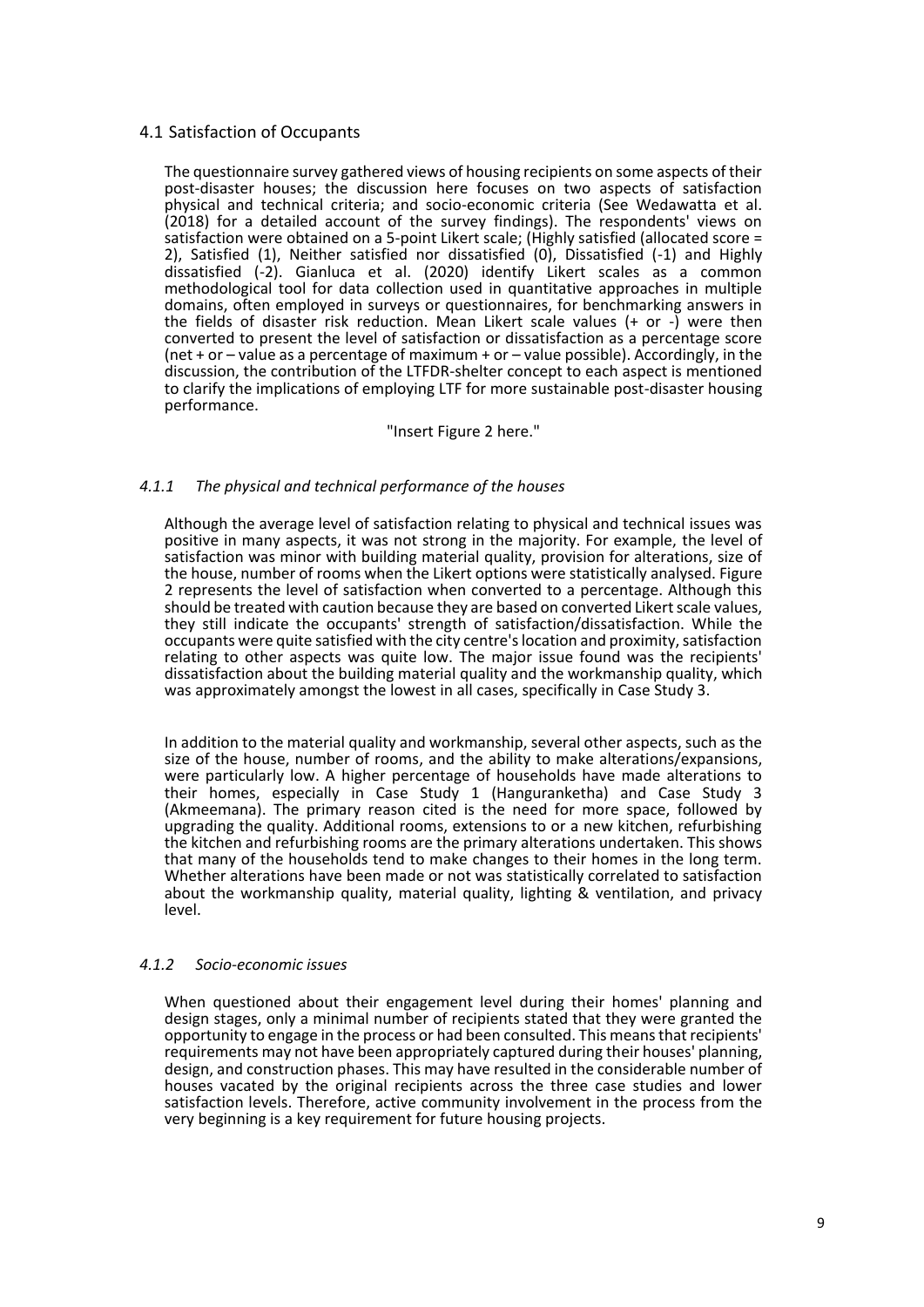# 5. Discussion

In this section, the research objective related to LTFDR-shelter concept applicability and potential suggested contributions to tackle current approaches' performance issues found in the primary research findings is discussed.

### 5.1 Physical and technical performance

The major unsatisfactory factors regarding physical and technical performance found in the case study were related to the building material quality, workmanship and provision of alternations. The proposed LTFDR-shelter concept, on the other hand, has the potential to mitigate these issues by broadening the accessible material and structural systems' options available by growing the living material on-site with free mediums existing in the environment, e.g., rain, water and air (Imhof and Gruber, 2016). Consequently, the living material quality in this approach, unlike the T-shelters conventional materials, would elevate over time, reducing the labour demand and providing the opportunity to make alternations. Hence, as elaborated in section 2.4, a variety of aspects of this material would be harnessed by the LTFDR-shelter concept to enhance post-disaster housing material's physical and technical performance, which will be discussed more in detail in the following sections.

## *5.1.1 Quality of building material*

The research findings indicated the building material quality as one of the unsatisfactory factors. Hence, the paramount importance of a new approach facilitating resourcefulness and upgrade of material. Escamilla & Habert. (2015) indicated the proper design and material selection's significant role in the approach's success or failure. Although T-shelter is already making attempts to fix this, according to Félix et al. (2013), its implementation is expensive in practice. Despite its aim towards sustainability, it is not entirely successful in this respect. Moreover, this paper's case study research has likewise shown the material quality's substantial impact on occupants' satisfaction and as an indicator of the performance of post-disaster shelter. Furthermore, according to the literature review, the existing living technologies such as bacterial production of cellulose fibres and bioplastics (Bridgens, 2020), microbially synthesised mineral crystals to replace cement (Jonkers, 2007) and bacterial sporebased materials (Ou et al., 2014) which change shape in response to humidity; provide the proposed LTFDR-shelter concept with a variety of potential characteristics namely self-assembling (Jones et al., 2017; Lee, 2011), in-situ material biofabrication, material specifications enhancement on demand (Jones et al., 2020, Wang et al., 2017, Mishra, 2020, Kwak et al., 2017), and self-healing (Jonkers, 2007) utilising growth mechanism of the living microorganisms incorporated in it. Accordingly, this paper suggests these possible potentials of the LTFDR-shelter approach for alleviating the building material quality issues found in the case study.

#### *5.1.2 Quality of workmanship*

Quality of workmanship is another unsatisfactory factor found in this paper's case study research. To "Build Back Better" in recovery and rehabilitation following a disaster, resourcefulness and self-management should be supported (IFRC/RCS, 2013). Intriguingly, in the proposed LTFDR-shelter concept, on account of the shelter operates as a material biofabriaction factory, the shelter recipients would not only be occupants, but they would also be the workforce serving themselves. One strategy suggested by the LTFDR-shelter concept is that the government or other related organisations pay the occupants instead of recruiting another workforce for the sake of this engagement to maintain and upgrade their growing shelter. Consequently, this could ease the desired alternations being executed by the recipients themselves. The LTFDR-shelter is co-created by designers and occupants and provides flexibility to be disassembled and upgraded after the growth and enhancement of the living material. On the other hand, for example, the self-healing (Jonkers, 2007) aspect of living material can assist with diminishing the allocated cost and workforce for construction and maintenance of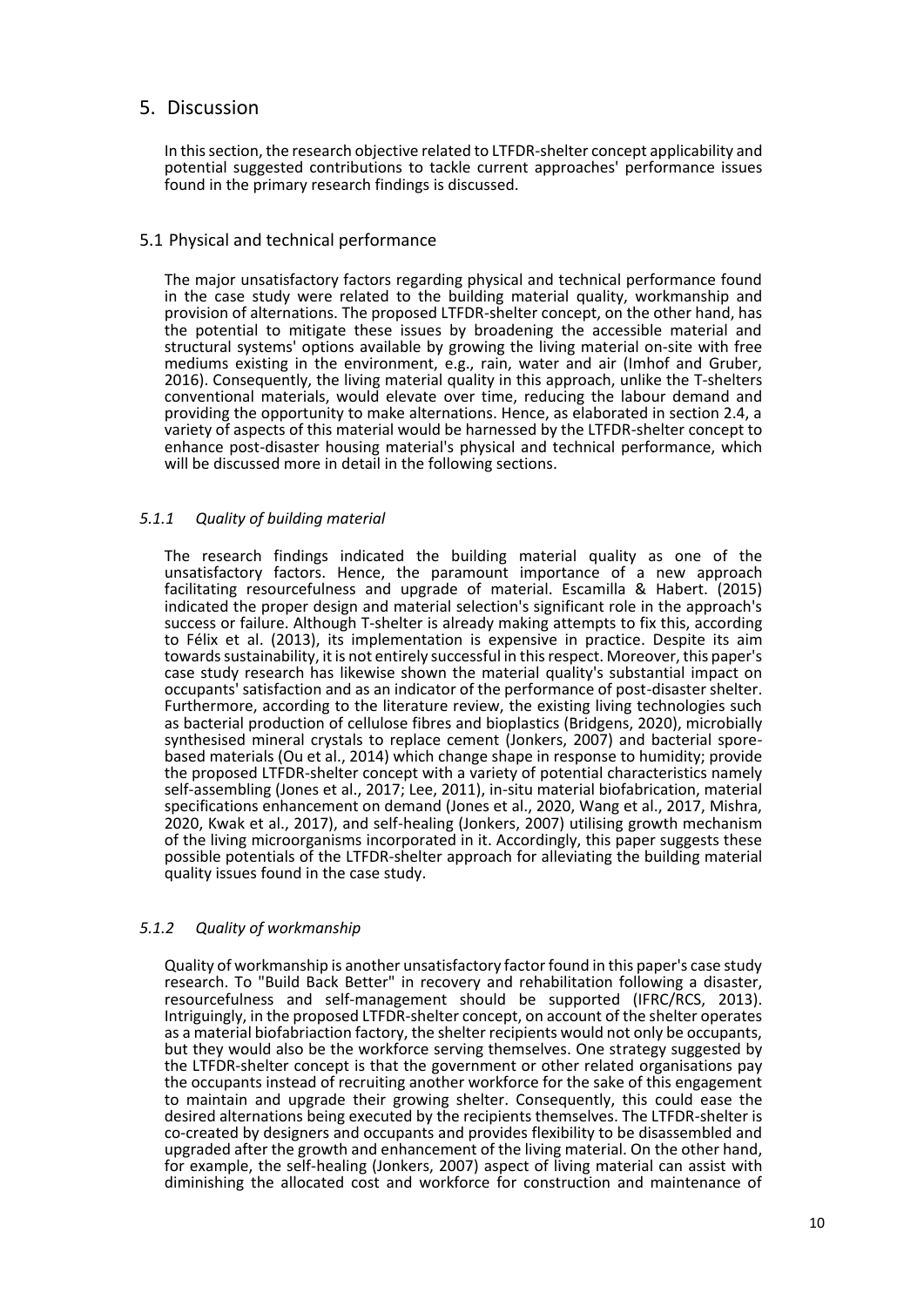LTFDR-shelter. The self-assembly (Jones et al., 2017; Lee, 2011) aspect likewise could potentially dwindle labour demand, with less expertise and training required for the occupants. However, new non-complex training is essential to familiarise occupants with their role in the co-creation process.

#### *5.1.3 Provision for alterations*

According to the research findings, considering the ability to make alternations in the house design stage is necessary. The LTFDR-shelter concept suggests methods to address this and provide occupants with more adaptable and flexible shelter alternation options as time elapses in upgrading materials and size of housing and rooms owing to the in-situ biofabrication of living materials. The LTFDR-shelter approach facilitates shelter's space alternation and addition by enhancing its materials, which was indicated as an essential satisfaction factor in the case study's findings.

Therefore, specific provisions are necessary for both the LTFDR-shelter design and construction methods and the living material design to facilitate the required alternations. Hence, the LTFDR-shelter approach needs to provide both sectors with a framework to help them consider significant issues to make it successful. Particularly, this approach needs to provide post-disaster shelter designers, construction managers and policymakers with a framework to consider future alternative quality functions of different parts of the LTFDR-shelter (i.e., Jones et al., 2020, Wang et al., 2017, Mishra, 2020, Kwak et al., 2017), in the design and construction phase. This is due to living material's transformation and enhancement on-site while occupants reside in it, alongside the design's flexibility, which facilitates alternations to the desired shelter from the very beginning. Therefore, when in LTFDR-shelter, take, for example, a curtain becomes as strong as a window glass or door or the tent canvas transforms into a solid, more durable cladding, it still works properly as an appropriate shelter. The material quality is enhanced by growth. New properties and functionalities facilitate alternation and upgrade from an emergency shelter (tent) into T-shelters according to occupants' needs towards more normality and permanency. Moreover, the growing living material's quantity could increase (i.e., Jones et al., 2017; Lee, 2011), hence more material accessible to be exercised in expanding the size or number of rooms over time.

#### 5.2 Socio-economic issues

The research findings indicated undermining the active community involvement aspect as one of the major unsatisfactory factors. On the other hand, the LTFDR-shelter concept is suggested to address this issue; by adopting co-creation methods to facilitate community engagement in the in-situ process of material biofabrication and shelter construction. Unlike existing approaches, this could also eliminate extra labour and transportation, owing to the living material doing the main production with freely available medium existent in every environment (Imhof and Gruber, 2016). The local community and occupants are to be trained for co-creation methods, i.e., maintaining the living material to optimise appropriately and grow into a material with enhanced properties or change into components with more durable function. Furthermore, financial assistance is another burden on governments (Corsellis, 2012). Correspondingly, as explained in section 2.4, LTFDR-shelter is intended to encourage self-management, alleviate the economic pressure on the government and related organisations, and minimise the disaster-affected population's dependency on the government.

## 6. Conclusion

Countries worldwide are affected by various natural-hazard-induced disaster events, which often causes widespread loss of houses. The literature review demonstrated that the lack of sustainable performance of post-disaster housing during recovery, rehabilitation and reconstruction mainly stems from the gap between the emergency and reconstruction phase due to either rush or delay, and economically and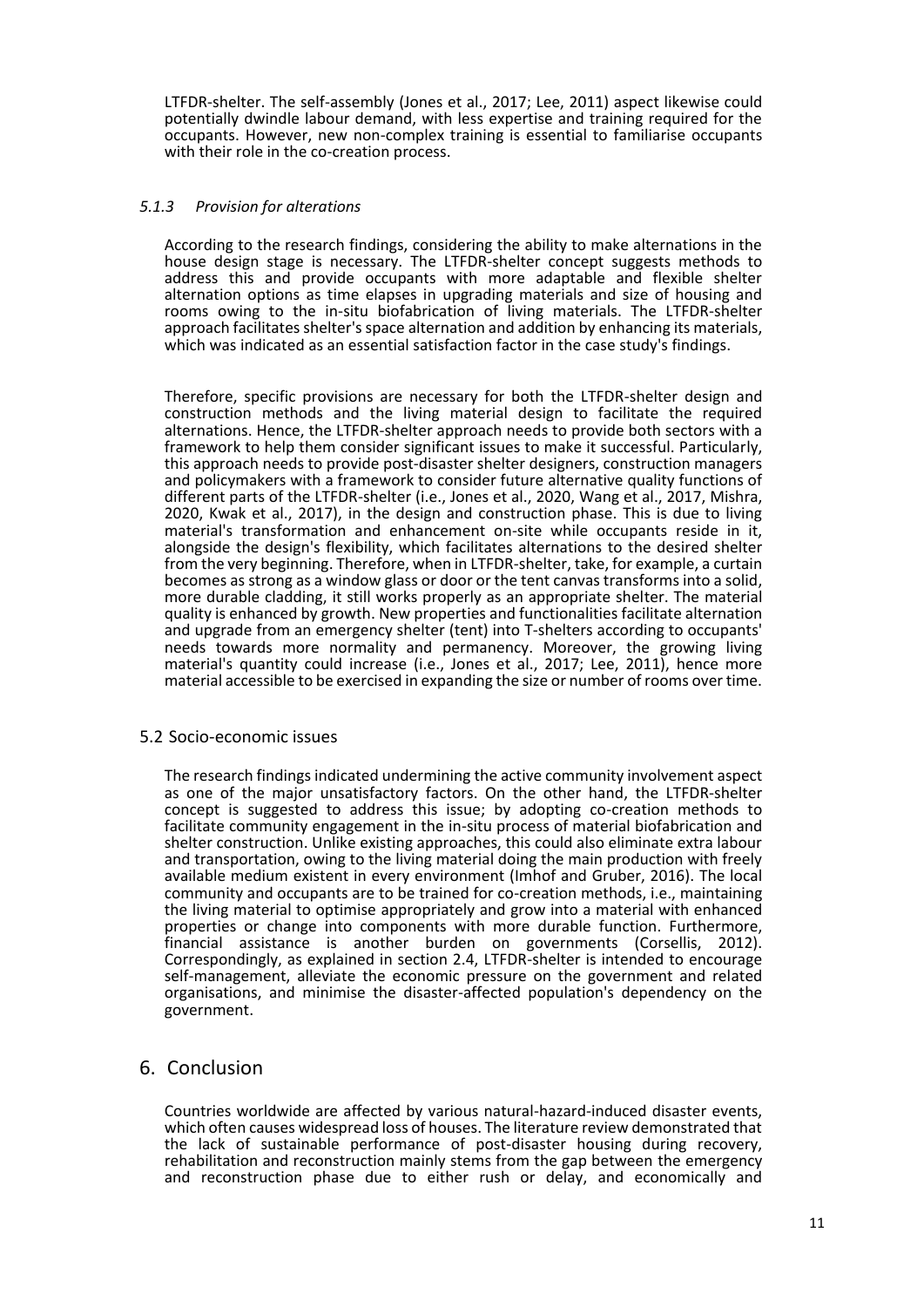environmentally unsustainable implemented solutions of current approaches. Such project failures mainly arise from challenges in procuring quality construction materials due to immediate extensive resource demands. This issue is primarily attributed to destroyed local production facilities and supply systems after a large-scale disaster (Chang et al., 2011). Furthermore, the questionnaire survey study captured several key issues concerning unsatisfactory post-disaster housing performance, including physical and technical performance aspects such as the building material quality, workmanship, alternation provision, and undermining active community involvement as the major socio-economic issue. Additionally, this paper lays the foundation for the new LTFDRshelter interdisciplinary conceptual approach by suggesting its potential contributions to address the existing issues found in the case study research.

The proposed LTFDR-shelter concept is an incremental in-situ process-oriented approach, in which shelter is incorporated with a living growing bio-composite to gradually transform from a light rapidly built emergency shelter to a T-shelter to increase permanency, while occupants dwell in it throughout relief, rehabilitation, and reconstruction phases. This transformation is facilitated by the in-situ optimisation of living growing bio-composite. The prospect of growing living materials on-demand in the next 10-20 years by using programmed living microorganisms (Michael Chui et al., 2020) offers potentials for in-situ bio-fabrication of LTFDR-shelter material to enhance its quality, quantity, and functional properties on-demand on-site. Consequently, this accommodates the transformations of LTFDR-shelter's building envelope's support, control, and finish functions towards a more satisfactory permanent situation and resourcefulness. Accordingly, LTFDR-shelter concept suggests a variety of possibilities to build on the T-shelter approach's characteristics such as reusable, upgradeable, recyclable, relocatable, and resalable by equipping each with added features offered by living technology; for instance, growing, self-repairing, self-assembling, self-power generating (Bedau et al., 2010) employing, e.g., freely available soil, air or rainwater (Imhof and Gruber, 2016). Hence, this is more cost and energy-efficient, biodegradable, durable, and sustainable (Imhof and Gruber, 2016) than a T-shelter. Specifically, the LTFDR-shelter's components could transform, i.e., form textile in an emergency shelter to components appropriate for a more permanent T-shelter which is more durable, structurally stable, bioluminescent, moisture-responsive cladding that naturally modulates ventilation with an appealing appearance that matches the culture and traditions of the context.

This in-situ incremental construction material procurement method aims to dwindle quality material distribution demand for making alternations, extensions of space, upgrading and reuse into more permanent shelters. Correspondingly, the LTFDRshelter concept intends to reduce the disaster-affected population's dependency on external support and mitigate the economic pressure on the government and associated organisations. It also adopts co-creation methods to promote selfmanagement and community engagement in the in-situ process of material biofabrication, shelter design, construction, upgrade, and maintenance. This concept necessitates collaborations between shelter designer and living material scientists. It will be of interest to post-disaster housing stakeholders, governments and humanitarian agencies in the decision making, design and manufacture process.

The LTFDR-shelter approach presented is conceptual and requires further validation. However, the concept has been compared against current literature extensively to add validity to the discussion in this paper. In further research, novel process-oriented methods of living material design and biofabrication, shelter design and construction, and co-creation and collaborations methods must be developed for this approach. LTFDR-shelter concept takes a proactive approach to accelerate its adoption pace, which relies on different variables, such as commercial availability, regulation, and public acceptance (Michael Chui et al., 2020). Therefore, it paves the way for further research to alleviate potential ethical, economic, environmental, cultural, societal, and technical challenges regarding living technologies' application in a post-disaster context. Furthermore, as part of the current doctoral research study by the first author, research is being undertaken to investigate and evaluate the applicability of living technologies in the post-disaster context to formulate the LTFDR-shelter approach indepth and develop a framework for its practical implementation.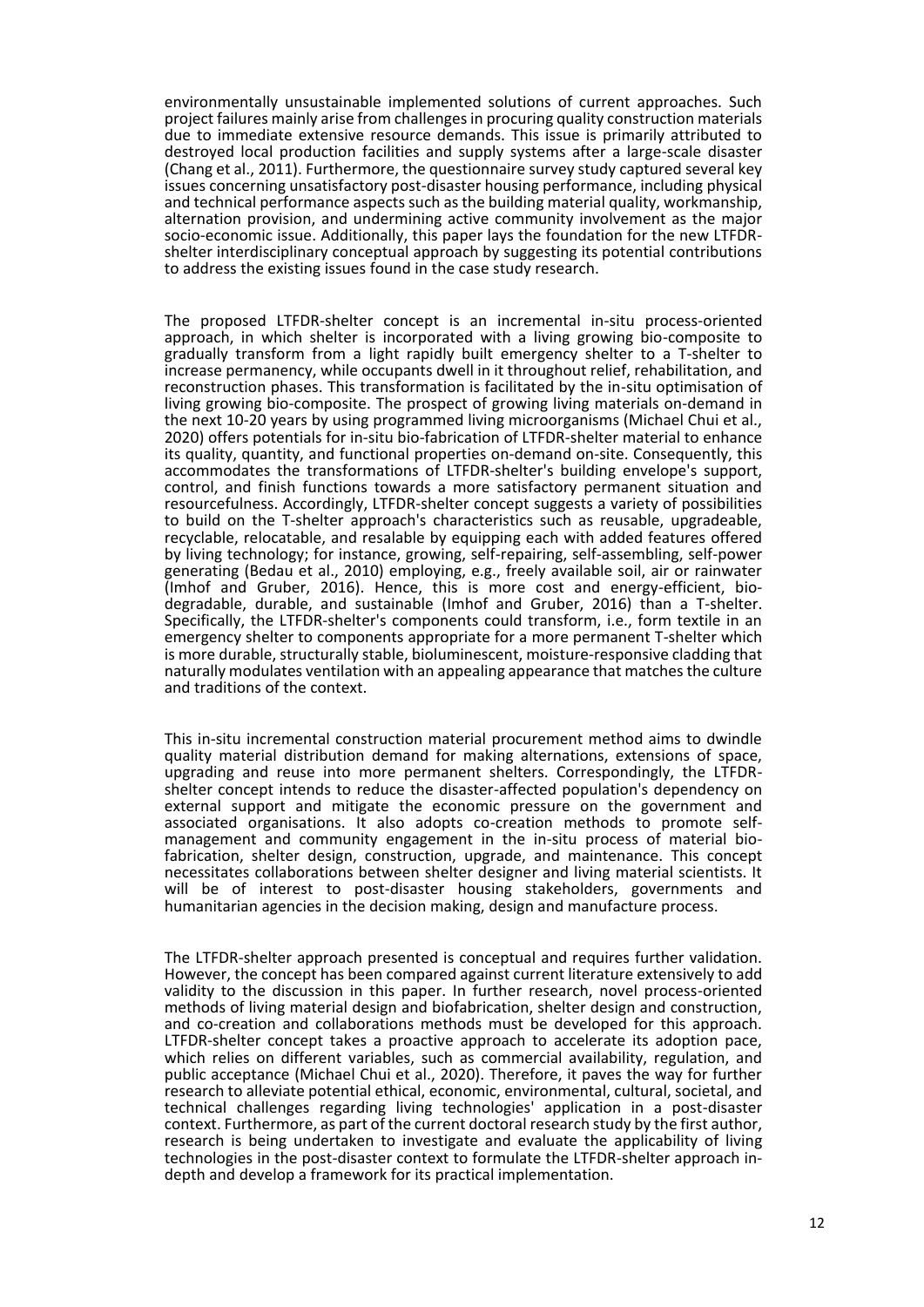# 7. References

- ABRAHAMS, D. (2014), "The barriers to environmental sustainability in post-disaster settings: a case study of Transitional Shelter implementation in Haiti", *Disasters,* Vol. 38 No. 1, pp. S25-49.
- AHMED, I. (2011), "An overview of post-disaster permanent housing reconstruction in developing countries", *International Journal of Disaster Resilience in the Built Environment,* Vol. 2 No. 2, pp. 148-164.
- BARAKAT, S. (2003), "Housing reconstruction after conflict and disaster", *Humanitarian Policy Group, Network Papers,* Vol. 43, pp.1-40.
- BEDAU, M. A., MCCASKILL, J. S., PACKARD, N. H. & RASMUSSEN, S. (2010), "Living technology: exploiting life's principles in technology", *Artif Life,* Vol. 16 No. 1, pp.89- 97.
- BENJAMIN, D. (2014), "Hy-fi Tower", available at: [http://www.](http://www/) thelivingnewyork.com/ (Accessed 15 Dec 2020).
- BRIDGENS, B. (2020), "How biotechnology can transform delivery and operation of the built environment", *Proceedings of the Institution of Civil Engineers-Civil Engineering,* Vol. 173 No. 1, pp.13-13.
- BURNELL, J. (2011), *What works well in shelter after disaster. Literature Review: Sharing of initial findings and thoughts,* Centre for Development and Emergency Practice, Oxford-Brookes University, Oxford.
- CAMERE, S. & KARANA, E. (2018), "Fabricating materials from living organisms: An emerging design practice", *Journal of Cleaner Production,* Vol. 186, pp.570-584.
- CHANG, Y., WILKINSON, S., POTANGAROA, R. & SEVILLE, E. (2011), "Identifying factors affecting resource availability for post-disaster reconstruction: a case study in China", *Construction Management and Economics,* Vol. 29 No. 1, pp.37-48.
- <span id="page-12-0"></span>COLLIS, J. and HUSSEY, R. (2009), *Business Research: A practical guide for undergraduate and postgraduate students*, Palgrave Macmillan, New York.
- CORSELLIS, T. (2012), Transitional Shelter *Guidelines,* DFID, IOM, Sida, Switzerland.
- DA SILVA, J. (2010), *Key considerations in post-disaster reconstruction,* Practical Action Publishing, U.K.
- DADE-ROBERTSON, M. (2019), "Five ways buildings of the future will use biotech to become living things", available at: https://www.ncl.ac.uk/press/articles/latest/2019/07/commentbuildingsofthefuture/ (accessed 17 January 2020).
- DEC. (2013), "Philippines Typhoon. London: Disasters Emergency Committee (DEC)", available at: https://www.dec.org.uk/appeal/philippines-typhoon (accessed 5 August 2016).
- DESSI-OLIVE, J. (2019), "Monolithic mycelium: growing vault structures", 8th International Conference on Non-Conventional Materials and Technologies "Construction Materials and Technologies for Sustainability", Nairobi, Kenya.
- ESCAMILLA, E. Z. and HABERT, G. (2015), "Global or local construction materials for postdisaster reconstruction? Sustainability assessment of 20 post-disaster shelter designs", *Data in brief,* Vol. 4 , pp.308-314.
- FÉLIX, D., BRANCO, J. M. and FEIO, A. (2013), "Guidelines to improve sustainability and cultural integration of temporary housing units". *6th International i-Rec Conference*, I-Rec Conference, pp.1-12.
- GIANLUCA, P., VELANZQUEZ, O., IRASEMA, A.A., CARMINE, G., PATTY, K. and ALEXANDER, D., (2020), "A Likert Scale-Based Model for Benchmarking Operational Capacity, Organizational Resilience, and Disaster Risk Reduction", *International Journal of Disaster Risk Science*, Vol. 11 No. 3, pp.404-409.
- HADAFI, F. and FALLAHI, A. (2010), "Temporary housing respond to disasters in developing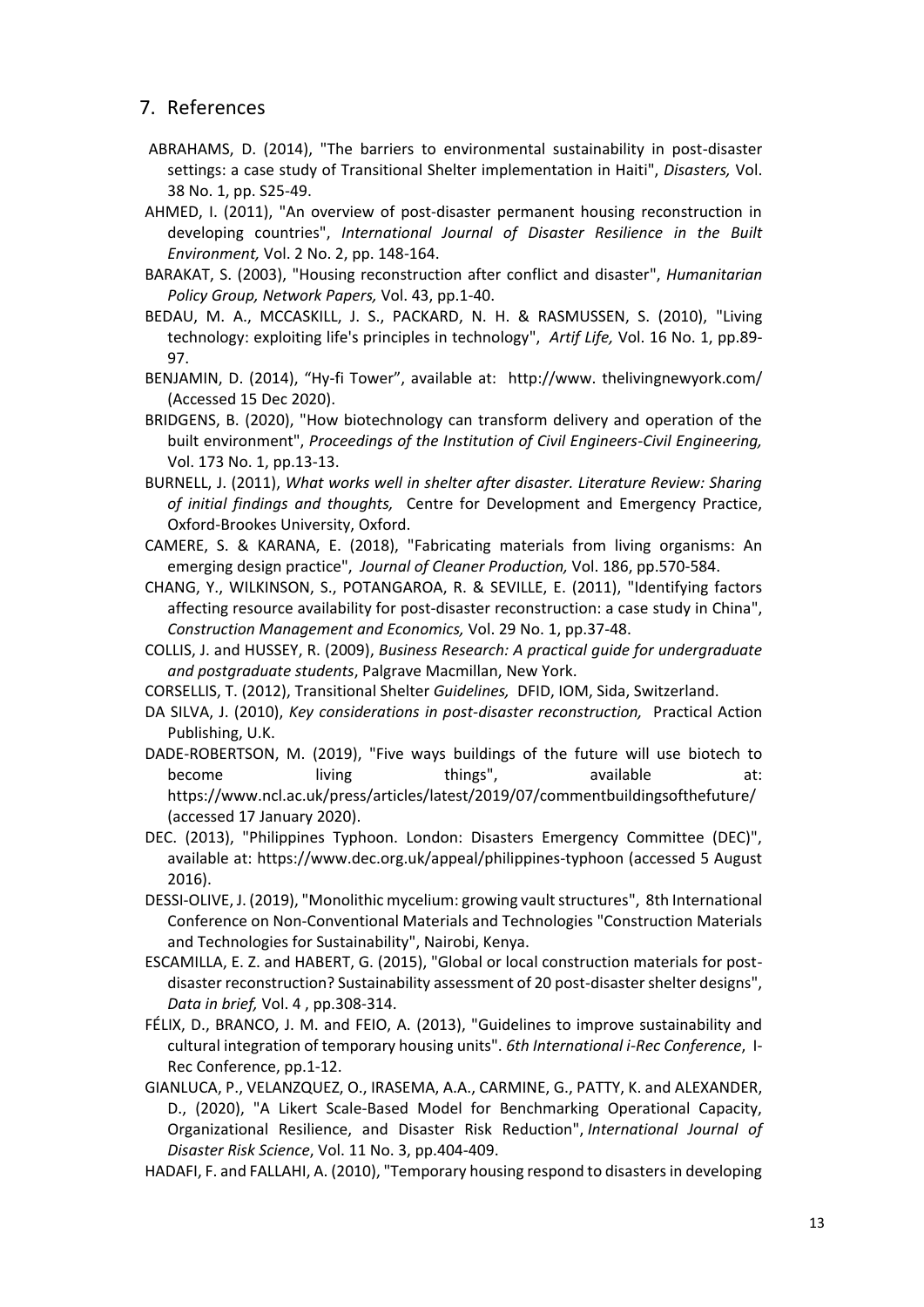countries-case study: Iran-Ardabil and Lorestan Province Earthquakes", *World Academy of Science, Engineering and Technology,* Vol. 66, pp.1536-1542.

- IFRC/RCS (2013), *Post-disaster shelter: Ten designs,* International Federation of Red Cross and Red Crescent Societies, Geneva.
- IMHOF, B. and GRUBER, P. (2016), *Built to Grow-Blending architecture and biology,*  Birkhäuser, Switzerland.
- INGIRIGE, M., HAIGH, R., MALALGODA, C. and PALLIYAGURU, R. S. (2008), "Exploring good practice knowledge transfer related to post tsunami housing reconstruction in Sri Lanka", *Journal of construction in developing countries,* Vol. 13 No. 2, pp.21-42.
- JISEON YOU, L. W., ANTISTHENIS TSOMPANAS, ARJUNA MENDIS, JOHN GREENMAN, IOANNIS IEROPOULOS, (2019), "Innovative Design of Microbial Fuel Cell for Integration into Selectively Programmable Bioreactor Wall", *In European Fuel Cell Forum EFCF 2019*, 2– 5 July.
- JOHNSON, C. (2007a), "Impacts of prefabricated temporary housing after disasters: 1999 earthquakes in Turkey", *Habitat International,* Vol. 31 No. 1, pp.36-52.
- JOHNSON, C. (2007b), "Strategies for the reuse of temporary housing". *In Urban Transformation*, pp. 325-331.
- JOHNSON, C., LIZARRALDE, G. and DAVIDSON, C. H. (2006), "A systems view of temporary housing projects in post‐disaster reconstruction", *Construction Management and Economics,* Vol. 24 No. 4, pp.367-378.
- JONES, M., HUYNH, T., DEKIWADIA, C., DAVER, F. & JOHN, S. (2017), "Mycelium composites: A review of engineering characteristics and growth kinetics", *Journal of Bionanoscience,* Vol. 11, pp.241-257.
- JONES, M., MAUTNER, A., LUENCO, S., BISMARCK, A. & JOHN, S. (2020), "Engineered mycelium composite construction materials from fungal biorefineries: A critical review", *Materials & Design,* Vol. 187, pp.108-397.
- JONKERS, H. M. (2007), "Self healing concrete: a biological approach", *Self healing materials*. Springer, Dordrecht, Vol. 100, pp.195-204.
- KWAK, S.-Y., GIRALDO, J. P., WONG, M. H., KOMAN, V. B., LEW, T. T. S., ELL, J., WEIDMAN, M. C., SINCLAIR, R. M., LANDRY, M. P., TISDALE, W. A. & STRANO, M. S. (2017), "A Nanobionic Light-Emitting Plant", *Nano Letters,* Vol. 17, pp.7951-7961.
- LEE, S. (2011), "*Grow Your* Own Clothes", available at: https:// [www.ted.com/talks/suzanne\\_lee\\_grow\\_your\\_own\\_clothes?language¼](https://livenorthumbriaac-my.sharepoint.com/personal/w19015490_northumbria_ac_uk/Documents/1/Sara/PAPERS/BEPAM%20Paper/Revision/www.ted.com/talks/suzanne_lee_grow_your_own_clothes?language)en (Accessed 10 Dec 2020).
- LLOYD-JONES, T. (2006), *Mind the Gap! Post-disaster reconstruction and the transition from humanitarian relief.* RICS.
- LÓPEZ NAVA, J. A., MÉNDEZ GONZÁLEZ, J., RUELAS CHACÓN, X. & NÁJERA LUNA, J. A. (2016), "Assessment of Edible Fungi and Films Bio-Based Material Simulating Expanded Polystyrene", *Materials and Manufacturing Processes,* Vol. 31, pp.1085-1090.
- MICHAEL CHUI, S. F., MATTHIAS EVERS, H., JAMES MANYIKA, S. F., ALICE ZHENG, S. F. & TRAVERS NISBET, S. F. (2020), The Bio Revolution: Innovations transforming economies, societies, and our lives. McKinsey Global Institute (MGI).
- MISHRA, A. (2020), "Light-emitting plants: An Overview", *eLifePress,* Vol. 1, pp.32-35.
- OPHIYANDRI, T. (2013). *Project risk management for community-based post-disaster housing reconstruction.* University of Salford.
- O.U., J., YAO, L., DELLA SILVA, C., WANG, W. and ISHII, H. (2014), "bioPrint: an automatic deposition system for bacteria spore actuators", *Proceedings of the adjunct publication of the 27th annual ACM symposium on User interface software and technology,* pp.121-122.
- OXMAN, N. (2011), "Variable property rapid prototyping: inspired by nature, where form is characterised by heterogeneous compositions, the paper presents a novel approach to layered manufacturing entitled variable property rapid prototyping", *Virtual and*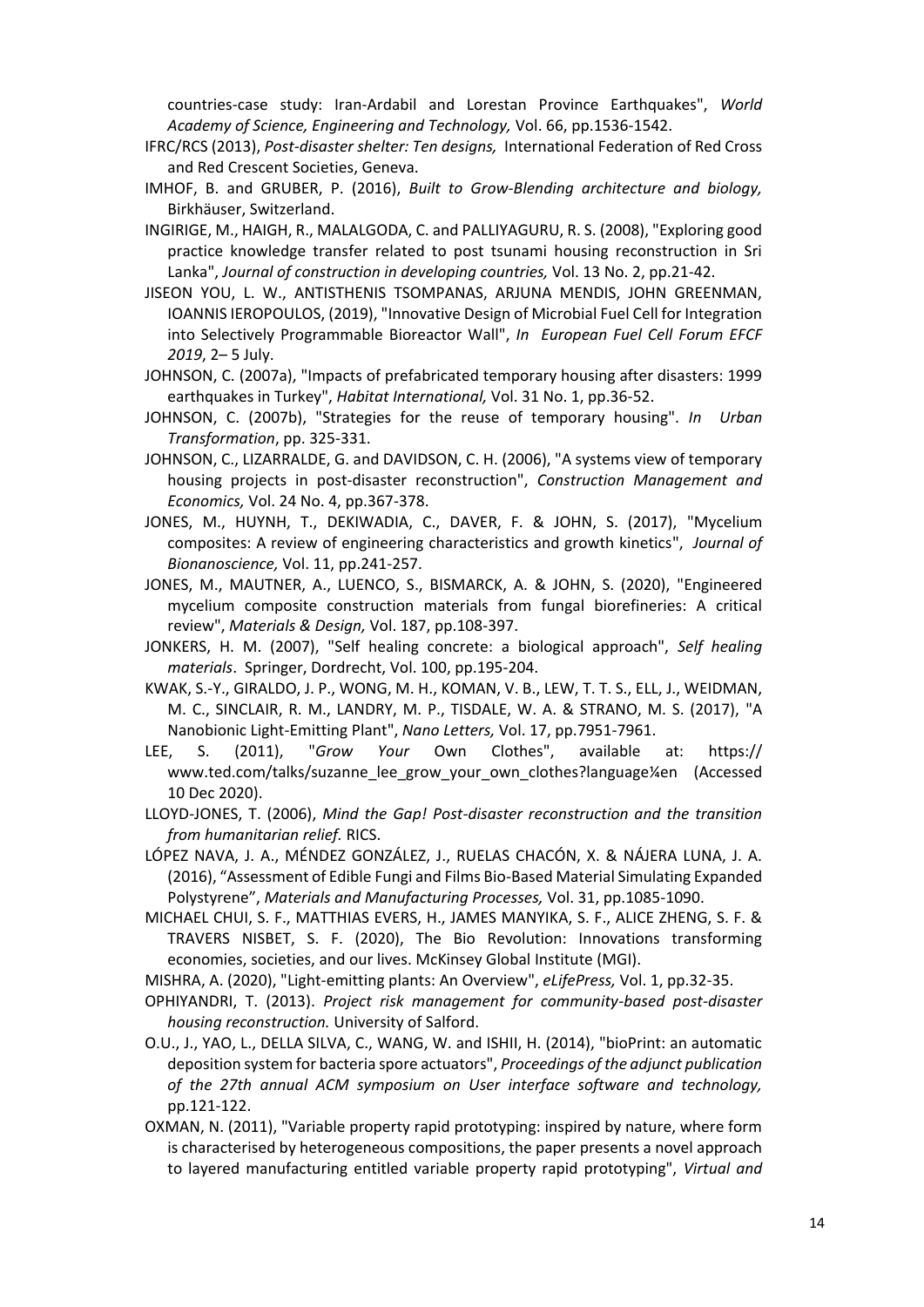*physical prototyping,* Vol. 6 No. 1, pp.3-31.

- OXMAN, N., ORTIZ, C., GRAMAZIO, F. and KOHLER, M. (2015), "Material ecology", *Computer-Aided Design,* Vol. 60, pp.1-2.
- QUARANTELLI, E. L. (1995), "Patterns of sheltering and housing in American disasters", *Disaster Prevention and Management: An International Journal,* Vol. 4 No. 3, pp.43-53.
- ROTHSCHILD, L. (2018), "Myco-architecture off planet: growing surface structures at destination", available at: the available at: the at: the at: the at: the at: the at: the at: the at: the at: t https://www.nasa.gov/directorates/spacetech/niac/2018 Phase\_I\_Phase\_II/Mycoarchitecture\_off\_planet/ (accessed 22 January 2020).
- UNDRO (1982), *Shelter after disaster: guidelines for assistance,* United Nations, New York.
- UNISDR (2015), *Sendai Framework for Disaster Risk Reduction 2015-2030,* The United Nations Office for Disaster Risk Reduction, Geneva.
- WANG, W., YAO, L., CHENG, C.-Y., ZHANG, T., ATSUMI, H., WANG, L., WANG, G., ANILIONYTE, O., STEINER, H., O.U., J., ZHOU, K., WAWROUSEK, C., PETRECCA, K., BELCHER, A. M., KARNIK, R., ZHAO, X., WANG, D. I. C. & ISHII, H. (2017), "Harnessing the hygroscopic and biofluorescent behaviors of genetically tractable microbial cells to design biohybrid wearables", *Science Advances,* Vol. 3, No. 5, pp.e1601984.
- WEDAWATTA, G., INGIRIGE, B. & SUGATHAPALA, K. (2018), *Long-term Sustainability and Performance of Post-disaster Housing Projects. CIOB Bowen Jenkins Legacy Research Fund Research Report*. Aston University, Birmingham, UK. available at: https://research.aston.ac.uk/portal/files/25966154/CIOB\_report\_Wedawatta\_et \_al\_Final.pdf
- WIJEGUNARATHNA, E., WEDAWATTA, G., PRASANNA, L. and INGIRIGE, B. (2018), "Longterm satisfaction of resettled communities: An assessment of physical performance of post-disaster housing", *Procedia Engineering,* Vol. 212 No., pp.1147-1154.
- W.U., J. Y. and LINDELL, M. K. (2004), "Housing reconstruction after two major earthquakes: the 1994 Northridge earthquake in the United States and the 1999 Chi-Chi earthquake in Taiwan", *Disasters,* Vol. 28 No. 1, pp.63-81.
- YAO, L. (2017). *Shape changing composite material design for interactions.* Massachusetts Institute of Technology.
- YOSHIMITSU, S., YASUO, T., AKIHIKO, H. and SOFIA, B. (2013), *Recovery Planning: Transitional Shelter*, International Recovery Platform.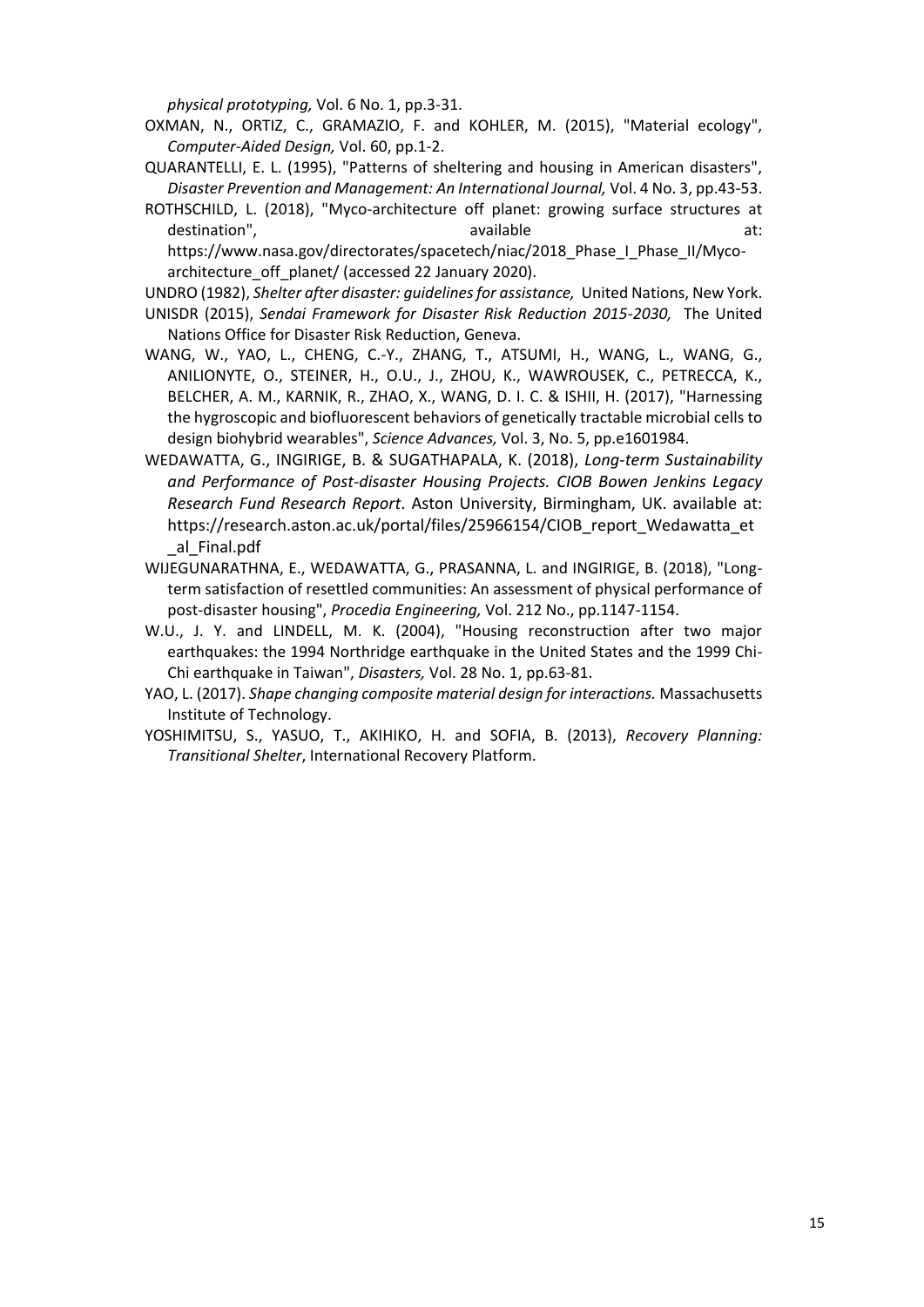

*Figure 1 - Comparison of existing shelter provision approaches with in-situ process-oriented LTFDR-shelter concept*